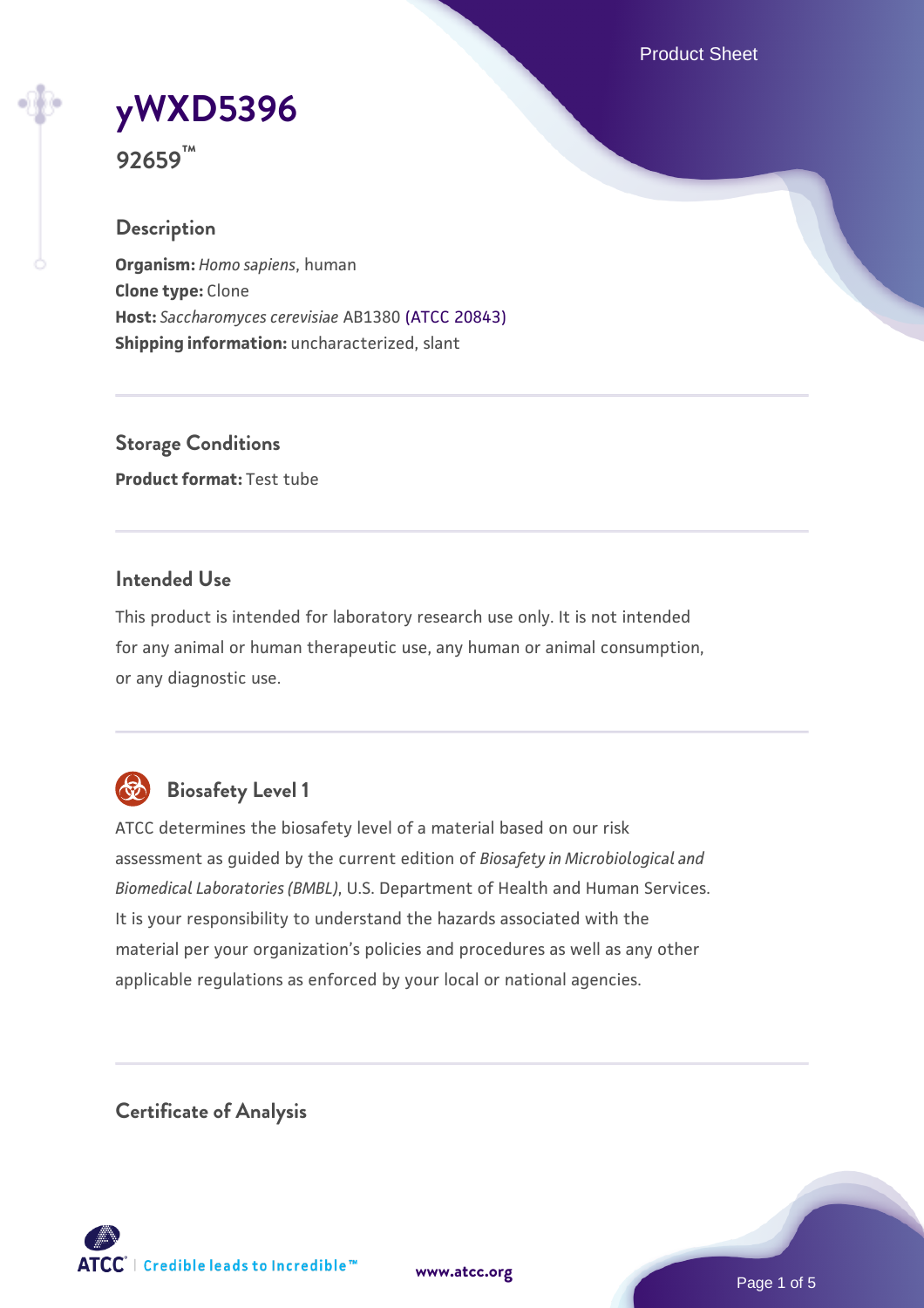#### **[yWXD5396](https://www.atcc.org/products/92659)** Product Sheet **92659**

For batch-specific test results, refer to the applicable certificate of analysis that can be found at www.atcc.org.

# **Insert Information**

**Type of DNA:** genomic **Genome:** Homo sapiens **Chromosome:** X X pter-q27.3 **Gene name:** DNA Segment, single copy **Gene product:** DNA Segment, single copy [DXS4348] **Gene symbol:** DXS4348 **Contains complete coding sequence:** Unknown **Insert end:** EcoRI

# **Vector Information**

**Construct size (kb):** 130.0 **Intact vector size:** 11.454 **Vector name:** pYAC4 **Type of vector:** YAC **Host range:** *Saccharomyces cerevisiae*; *Escherichia coli* **Vector information:** other: telomere, 3548-4235 other: telomere, 6012-6699 Cross references: DNA Seq. Acc.: U01086 **Cloning sites:** EcoRI **Markers:** SUP4; HIS3; ampR; URA3; TRP1 **Replicon:** pMB1, 7186-7186; ARS1, 9632-10376

# **Growth Conditions**

**Medium:** 



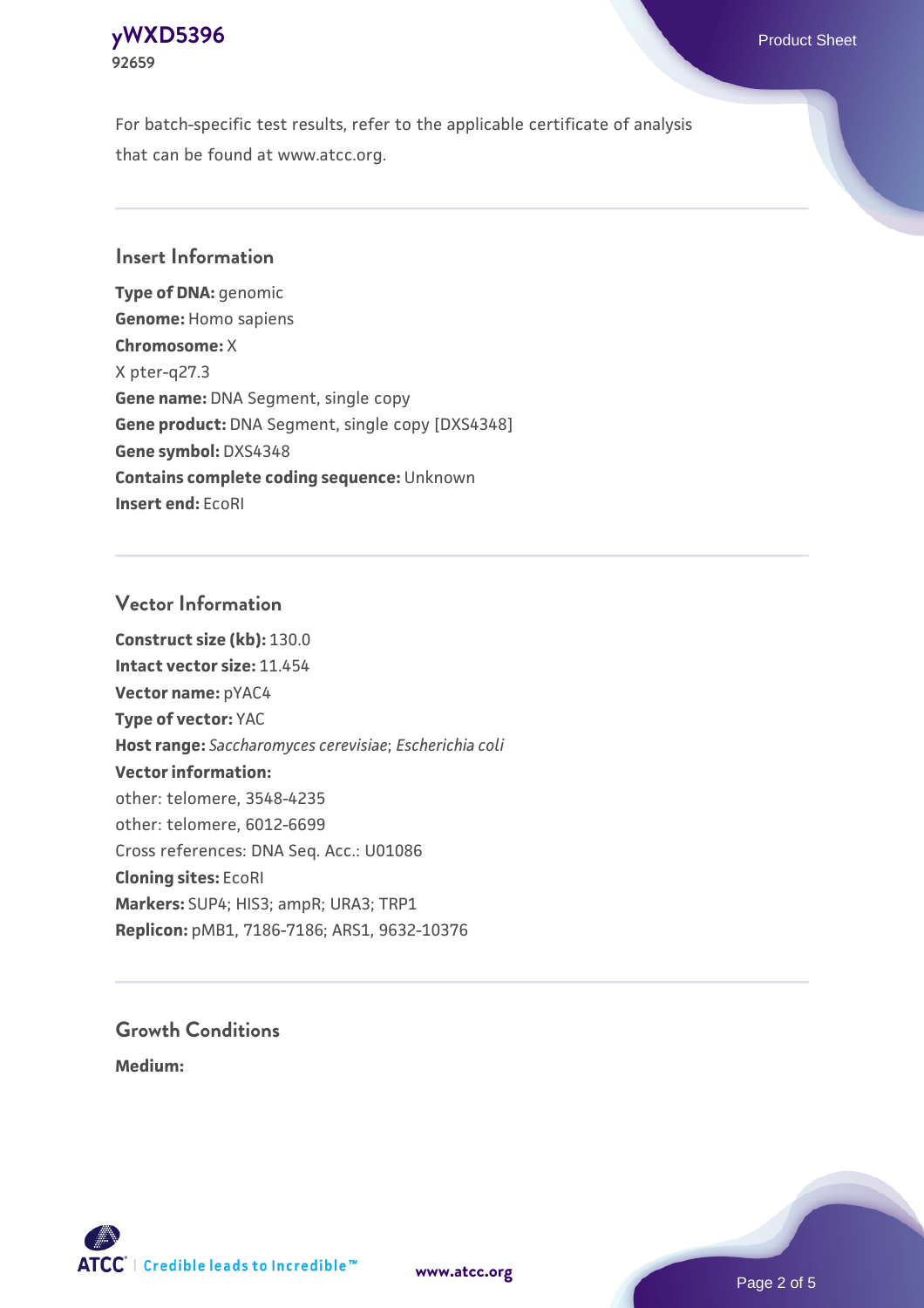**[yWXD5396](https://www.atcc.org/products/92659)** Product Sheet **92659**

[ATCC Medium 1245: YEPD](https://www.atcc.org/-/media/product-assets/documents/microbial-media-formulations/1/2/4/5/atcc-medium-1245.pdf?rev=705ca55d1b6f490a808a965d5c072196) **Temperature:** 30°C

#### **Notes**

More information may be available from ATCC (http://www.atcc.org or 703- 365-2620).

# **Material Citation**

If use of this material results in a scientific publication, please cite the material in the following manner: yWXD5396 (ATCC 92659)

# **References**

References and other information relating to this material are available at www.atcc.org.

#### **Warranty**

The product is provided 'AS IS' and the viability of ATCC® products is warranted for 30 days from the date of shipment, provided that the customer has stored and handled the product according to the information included on the product information sheet, website, and Certificate of Analysis. For living cultures, ATCC lists the media formulation and reagents that have been found to be effective for the product. While other unspecified media and reagents may also produce satisfactory results, a change in the ATCC and/or depositor-recommended protocols may affect the recovery, growth, and/or function of the product. If an alternative medium formulation or reagent is used, the ATCC warranty for viability is no longer

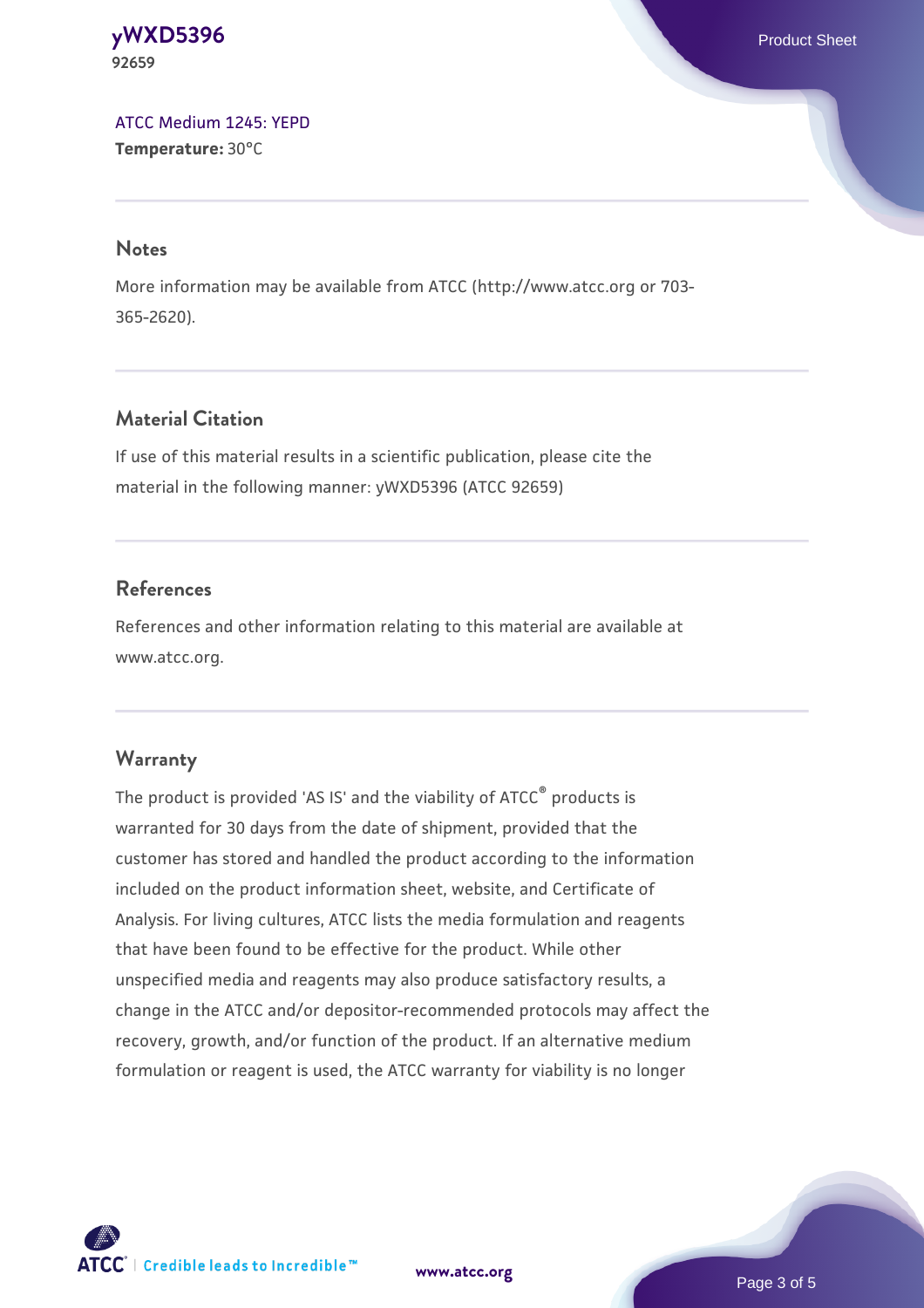**[yWXD5396](https://www.atcc.org/products/92659)** Product Sheet **92659**

valid. Except as expressly set forth herein, no other warranties of any kind are provided, express or implied, including, but not limited to, any implied warranties of merchantability, fitness for a particular purpose, manufacture according to cGMP standards, typicality, safety, accuracy, and/or noninfringement.

#### **Disclaimers**

This product is intended for laboratory research use only. It is not intended for any animal or human therapeutic use, any human or animal consumption, or any diagnostic use. Any proposed commercial use is prohibited without a license from ATCC.

While ATCC uses reasonable efforts to include accurate and up-to-date information on this product sheet, ATCC makes no warranties or representations as to its accuracy. Citations from scientific literature and patents are provided for informational purposes only. ATCC does not warrant that such information has been confirmed to be accurate or complete and the customer bears the sole responsibility of confirming the accuracy and completeness of any such information.

This product is sent on the condition that the customer is responsible for and assumes all risk and responsibility in connection with the receipt, handling, storage, disposal, and use of the ATCC product including without limitation taking all appropriate safety and handling precautions to minimize health or environmental risk. As a condition of receiving the material, the customer agrees that any activity undertaken with the ATCC product and any progeny or modifications will be conducted in compliance with all applicable laws, regulations, and guidelines. This product is provided 'AS IS' with no representations or warranties whatsoever except as expressly set forth herein and in no event shall ATCC, its parents, subsidiaries, directors, officers, agents, employees, assigns, successors, and affiliates be liable for indirect, special, incidental, or consequential damages of any kind in connection with or arising out of the customer's use of the product. While reasonable effort is made to ensure authenticity and reliability of materials on deposit, ATCC is not liable for damages arising from the misidentification or



**[www.atcc.org](http://www.atcc.org)**

Page 4 of 5